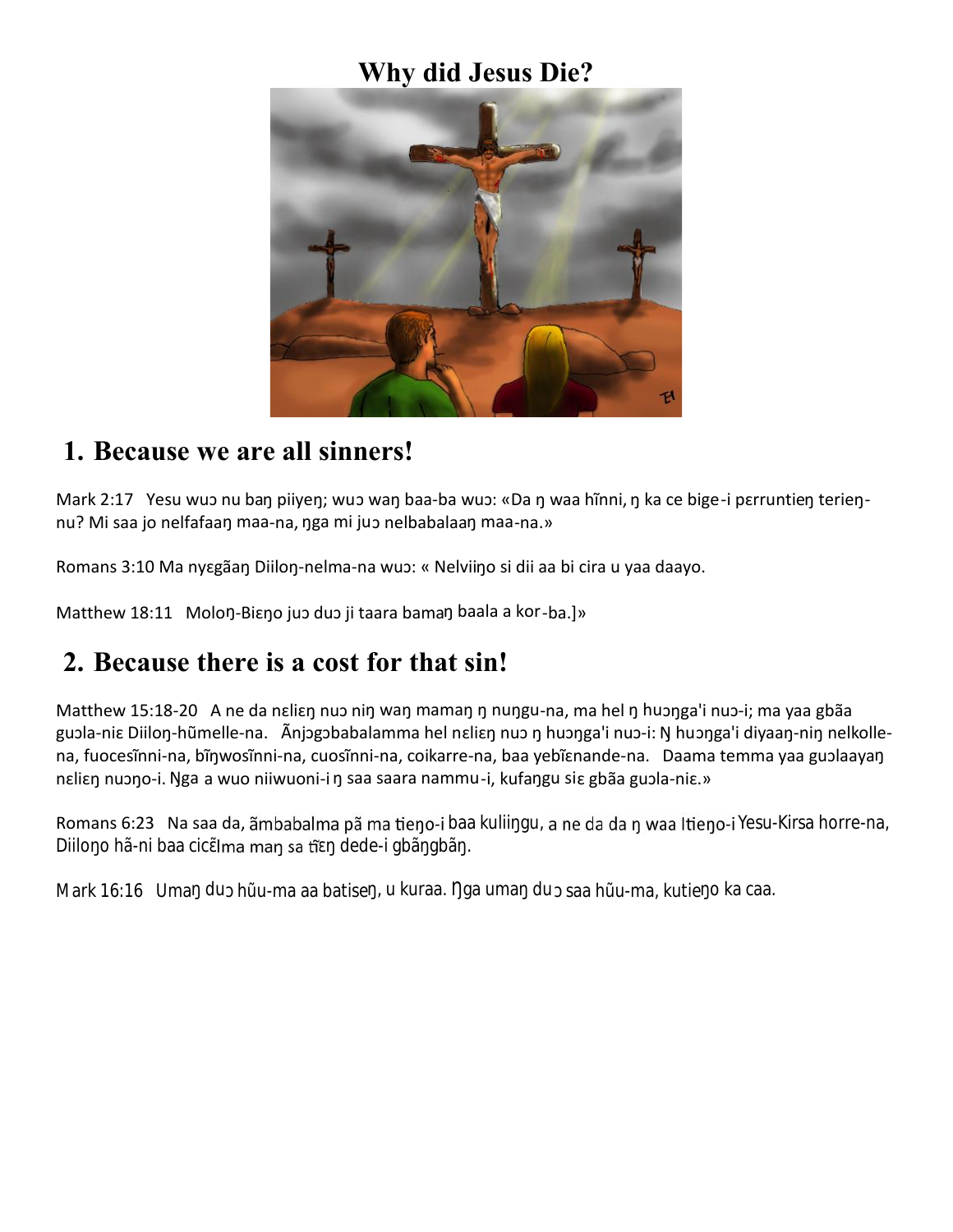

**There is a cost for sin!**

# **3. Because Jesus died and paid for our sins on the cross!**

Matthew 1:21 U ka ho naacombilo o. Du ho -yo, haa u yerre-i Yesu; ku yu gu yaa wu konkortienc. U yaa ka kor u nelle -tobimba-i ba ãmbabalma-na.»

Romans 5:8 A ne da mi i a naa gbuu suur ãmbabalma-na bãl i nuh -na, Kirsa kuu i maama-na. Diilo o ci ku yaa-i a pigãa -ye u d laa-ye ka hi kusu -nu.

John 3:16 Na saa da, nelbiliemba maama gbuu silaa d Inu Diilo o-i u naa u hã-ba u B du la-i wu uma du h u u maama-i, kutie o baa ka caa, ga u da cic Ima man sa tĩ dede.

Matthew 18:11 Molo -Bi o ju du ji taara bama baala a kor-ba.]»

### **4. Salvation is a free gift, not by good works. You must take God's word for it, and trust Jesus alone!**

Ephesians 2:8-9 Na h yãa Kirsa maama-i ku'i ci -Hujarrentieno kor-na gbã gbã. Namaa cufalu qu s; Diilo - maacemma. U saa ne na ãnfafamma aa kor-na, ku yaa molo si gbãa gb li u f r.

Titus 3:5 u kuraa-ye. Ihii ce ãnfafamma ma, u saa ne mafamma aa kor-e d ! ga i hujarre'i ku -yo u kor-e. U hãa-ye u Yalle yaa a kor-e. U Yalle caya-yi h mma temma a hur i ãmbabalma-i a ce-ye nelf laa mi i do ti ce anf l o.

Acts 4:12 Yesu yaa gbãa kor nelbiliemba-i u diei yo . Da ma hel ufa o-na, Diilo o saa hã-ye molo o ya ga na ga uma gbãa kor-e.»

# **5. We must put our faith and trust in Christ alone!**

Mark 9:23 Yesu wu cira: «Bige-i ci /a da mi mi ka gbãa? Uma du haa u na qa-i Diilo o-na, w ima-i hiere ma gbãa ce hã kutieno-i.»